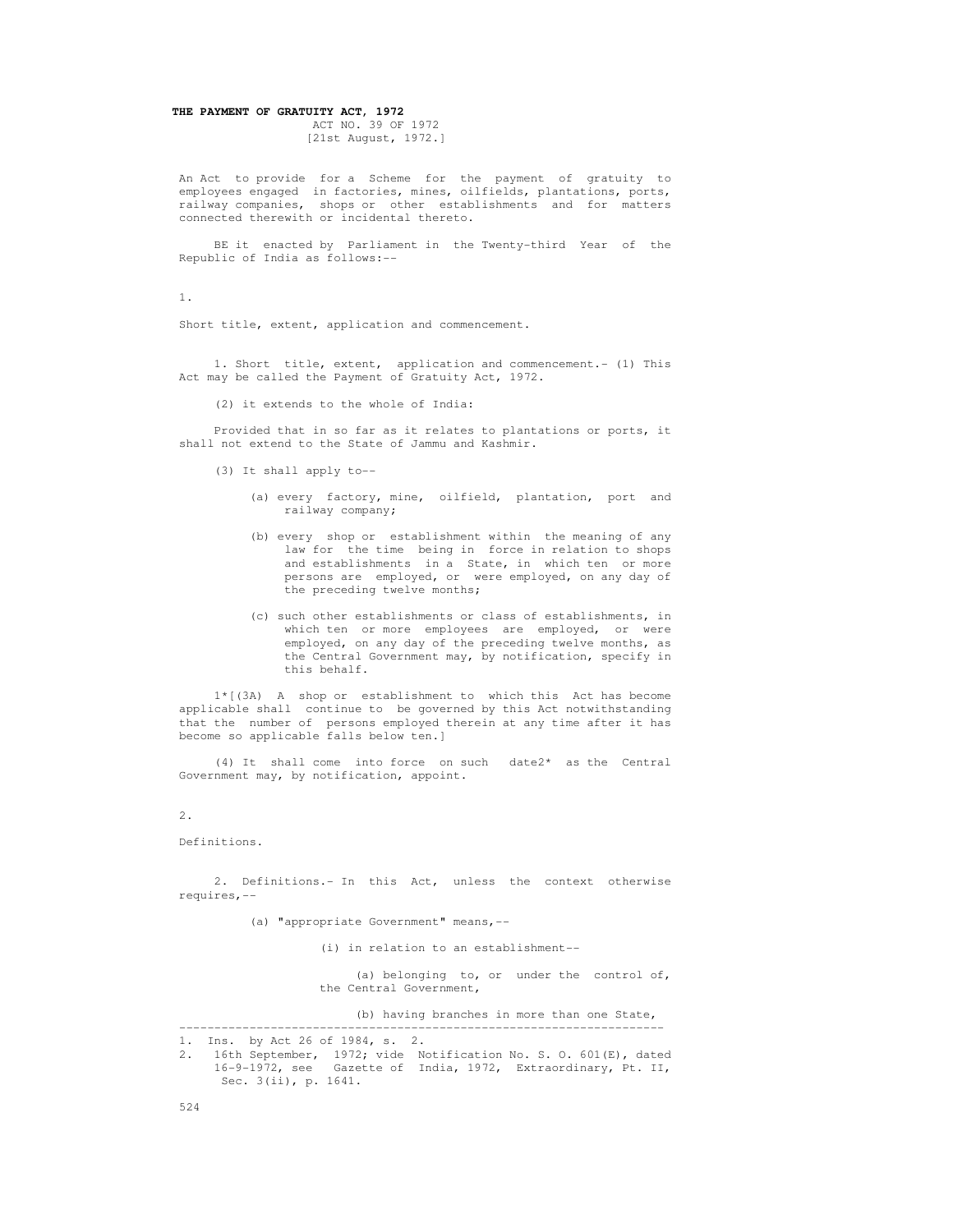(c) of a factory belonging to, or under the control of, the Central Government,

 (d) of a major port, mine, oilfield or railway company, the Central Government,

(ii) in any other case, the State Government;

- (b) "completed year of service" means continuous service for one year;
- 1\*[(c) "continuous service" means continuous service as defined in section 2A;]
- (d) "controlling authority" means an authority appointed by the appropriate Government under section 3;
- (e) "employee" means any person (other than an apprentice) employed on wages 2\*\*\* in any establishment, factory, mine, oilfield, plantation, port, railway company or shop, to do any skilled, semi- skilled, or unskilled, manual, supervisory, technical or clerical work, whether the terms of such employment are express or implied, 3\*[and whether or not such person is employed in a managerial or administrative capacity, but does not include any such person who holds a post under the Central Government or a State Government and is governed by any other Act or by any rules providing for payment of gratuity.]

---------------------------------------------------------------------

1. Subs. by Act 26 of 1984, s. 3.

- 2. Omotted by Act 34 of 1994, s. 4 (w.e.f. 25-5-1994).
- 3. Subs. by Act 25 of 1984, s. 2 (w.e.f. 1-7-1984).

525

 (f) "employer" means, in relation to any establishment, factory, mine, oilfield, plantation, port, railway company or shop--

> (i) belonging to, or under the control of, the Central Government or a State Government, a person or authority appointed by the appropriate Government for the supervision and control of employees, or where no person or authority has been so appointed, the head of the Ministry or the Department concerned,

> (ii) belonging to, or under the control of, any local authority, the person appointed by such authority for the supervision and control of employees or where no person has been so appointed, the chief executive officer of the local authority,

 (iii) in any other case, the person, who, or the authority which, has the ultimate control over the affairs of the establishment, factory, mine, oilfield, plantation, port, railway company or shop, and where the said affairs are entrusted to any other person, whether called a manager, managing director or by any other name, such person;

- (g) "factory" has the meaning assigned to it in clause (m) of section 2 of the Factories Act, 1948 (63 of 1948);
- (h) "family", in relation to an employee, shall be deemed to consist of--

(i) in the case of a male employee, himself,<br>his wife, his children, whether married or his children, whether married or unmarried, his dependent parents 1\*[and the dependent parents of his wife and the widow] and children of his predeceased son, if any,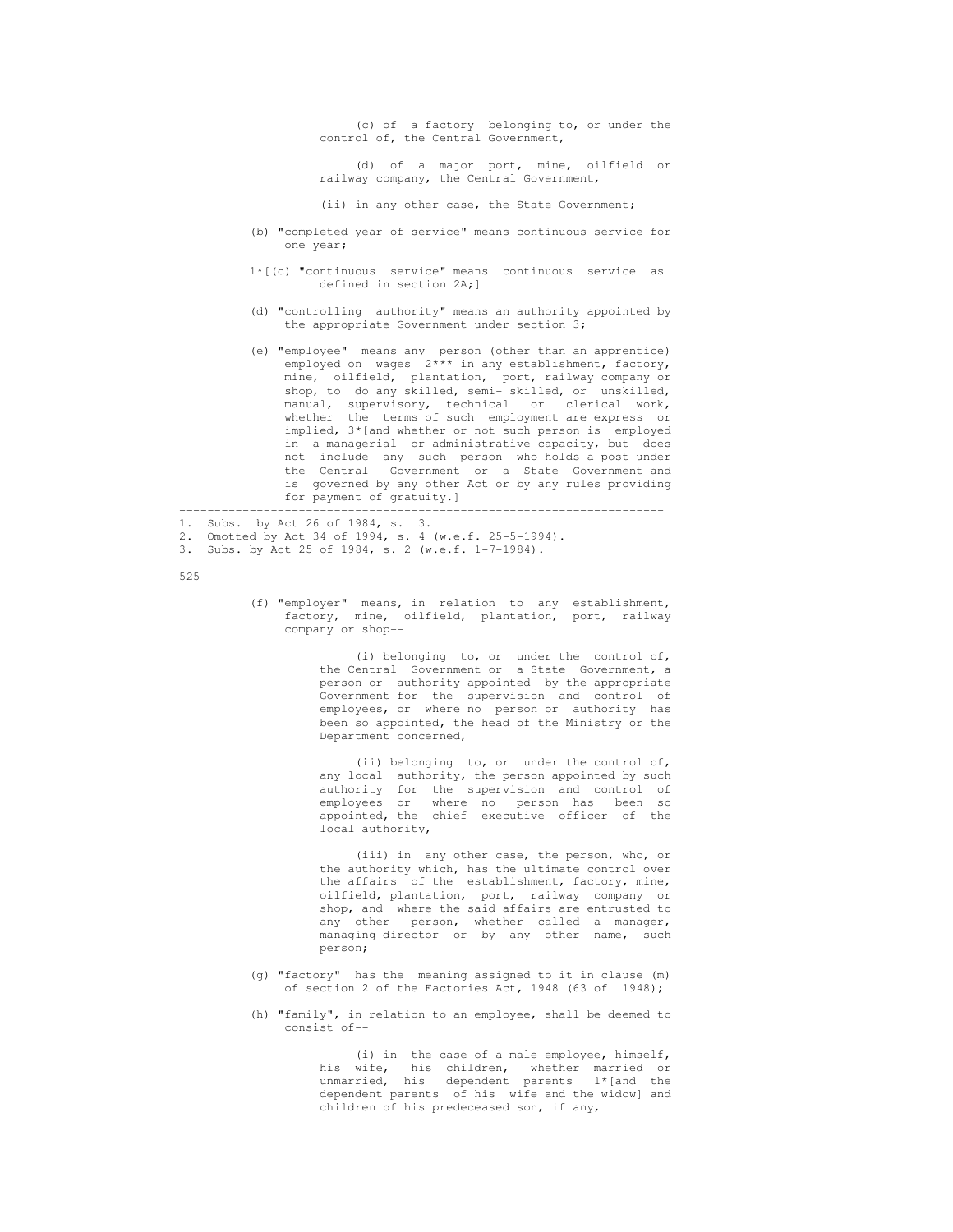(ii) in the case of a female employee, herself, her husband, her children, whether married or unmarried, her dependent parents and the dependent parents of her husband and the widow and children of her predeceased son, if any. ---------------------------------------------------------------------

1. Subs. by Act 22 of 1987, s. 2 (w.e.f. 1-10-1987).

526

 $1*$  \* \* \* \* \* \* \* \* \*

 Explanation.--Where the personal law of an employee permits the adoption by him of a child, any child lawfully adopted by him shall be deemed to be included in his family, and where a child of an employee has been adopted by another person and such adoption is, under the personal law of the person making such adoption, lawful, such child shall be deemed to be excluded from the family of the employee;

> (i) "major port" has the meaning assigned to it in clause (8) of section 3 of the Indian Ports Act, 1908 (15 of 1908);

> (j) "mine" has the meaning assigned to it in clause (j) of sub-section (1) of section 2 of the Mines Act, 1952 (35 of 1952);

> (k) "notification" means a notification published in the Official Gazette;

> (l) "oilfield" has the meaning assigned to it in clause (e) of section 3 of the Oilfields (Regulation and Development) Act, 1948 (53 of 1948);

> (m) "plantation" has the meaning assigned to it in clause (f) of section 2 of the Plantations Labour Act, 1951 (69 of 1951);

 (n) "port" has the meaning assigned to it in clause (4) of section 3 of the Indian Ports Act, 1908 (15 of 1908);

> (o) "prescribed" means prescribed by rules made under this Act;

 (p) "railway company" has the meaning assigned to it in clause (5) of section 3 of the Indian Railways Act, 1890 (9 of 1890);

> (q) "retirement" means termination of the service of an employee otherwise than on superannuation;

> 1\*[(r) "superannuation", in relation to an employee, means the attainment by the employee of such age as is fixed in the contract or conditions of service as the age on the attainment of which the employee shall vacate the employment;]

---------------------------------------------------------------------

2. Subs. by Act 25 of 1984, s. 2 (w.e.f. 1-7-1984).<br>1. Omitted by Act 22 of 1987, s. 2 (w.e.f. 1-10-198

Omitted by Act 22 of 1987, s. 2 (w.e.f. 1-10-1987).

527

 (s) "wages" means all emoluments which are earned by an employee while on duty or on leave in accordance with the terms and conditions of his employment and which are paid or are payable to him in cash and includes dearness allowance but does not include any bonus, commission, house rent allowance, overtime wages and any other allowance.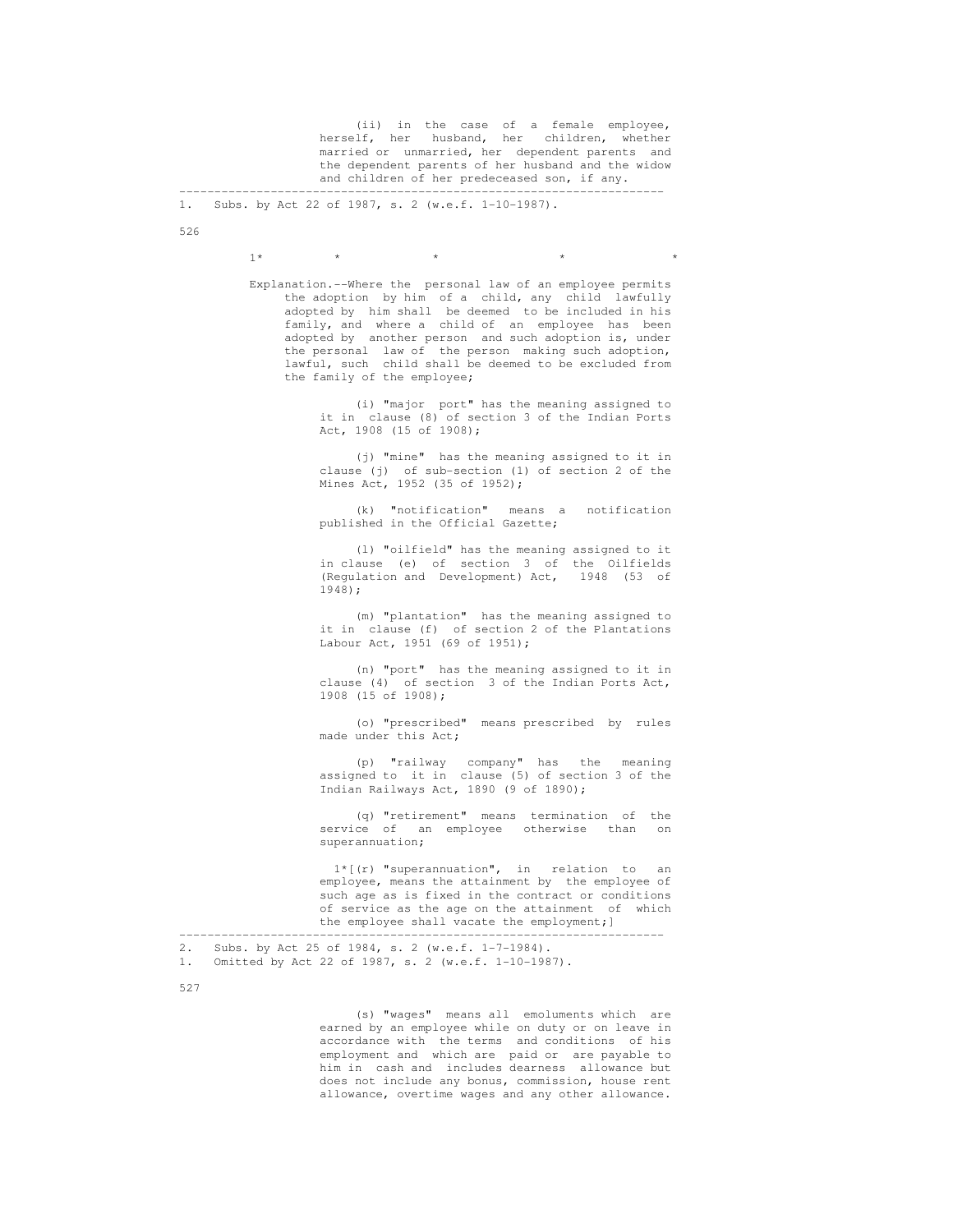Continuous service.

 2\*["2A. Continuous service.- For the purposes of this Act,--

- (1) an employee shall be said to be in continuous service for a period if he has, for that period, been in uninterrupted service,including service which may be interrupted on account of sickness, accident, leave, absence from duty without leave (not being absence in respect of which an order 3\*\*\* treating the absence as break in service has been passed in accordance with the standing orders, rules or regulations governing the employees of the establishment), lay-off, strike or a lock-out or cessation of work not due to any fault of the employee, whether such uninterrupted or interrupted service was rendered before or after the commencement of this Act;
	- (2) where an employee (not being an employee employed in a seasonal establishment) is not in continuous service within the meaning of clause (1), for any period of one year or six months, he shall be deemed to be in continuous service under the employer--
		- (a) for the said period of one year, if the employee during the period of twelve calendar months preceding the date with reference to which calculation is to be made, has actually worked under the employer for not less than--

 (i) one hundred and ninety days, in the case of an employee employed below the ground in a mine or in an establishment which works for less than six days in a week; and

 (ii) two hundred and forty days, in any other case;

 (b) for the said period of six months, if the employee during the period of six calendar months preceding the date with reference to which the calculation is to be made, has actually worked under the employer for not less than--

 (i) ninety-five days, in the case of an employee employed below the ground in a mine or in an establishment which works for less than six days in a week; and

> (ii) one hundred and twenty days, in any other case;

 3\*[Explanation.--For the purposes of clause (2), the number of days on which an employee has actually worked under an employer shall include the days on which--

 (i) he has been laid-off under an agreement or as permitted by standing orders made under the Industrial Employment (Standing Orders) Act, 1946 (20 of 1946), or under the Industrial Disputes Act, 1947 or (14 of 1947), under any other law applicable to the establishment;

 (ii) he has been on leave with full wages, earned in the previous year;

 (iii) he has been absent due to temporary disablement caused by accident arising out of and in the course of his employment; and

 (iv) in the case of a female, she has been on maternity leave; so, however, that the total period of such maternity leave does not exceed twelve weeks.]

2A.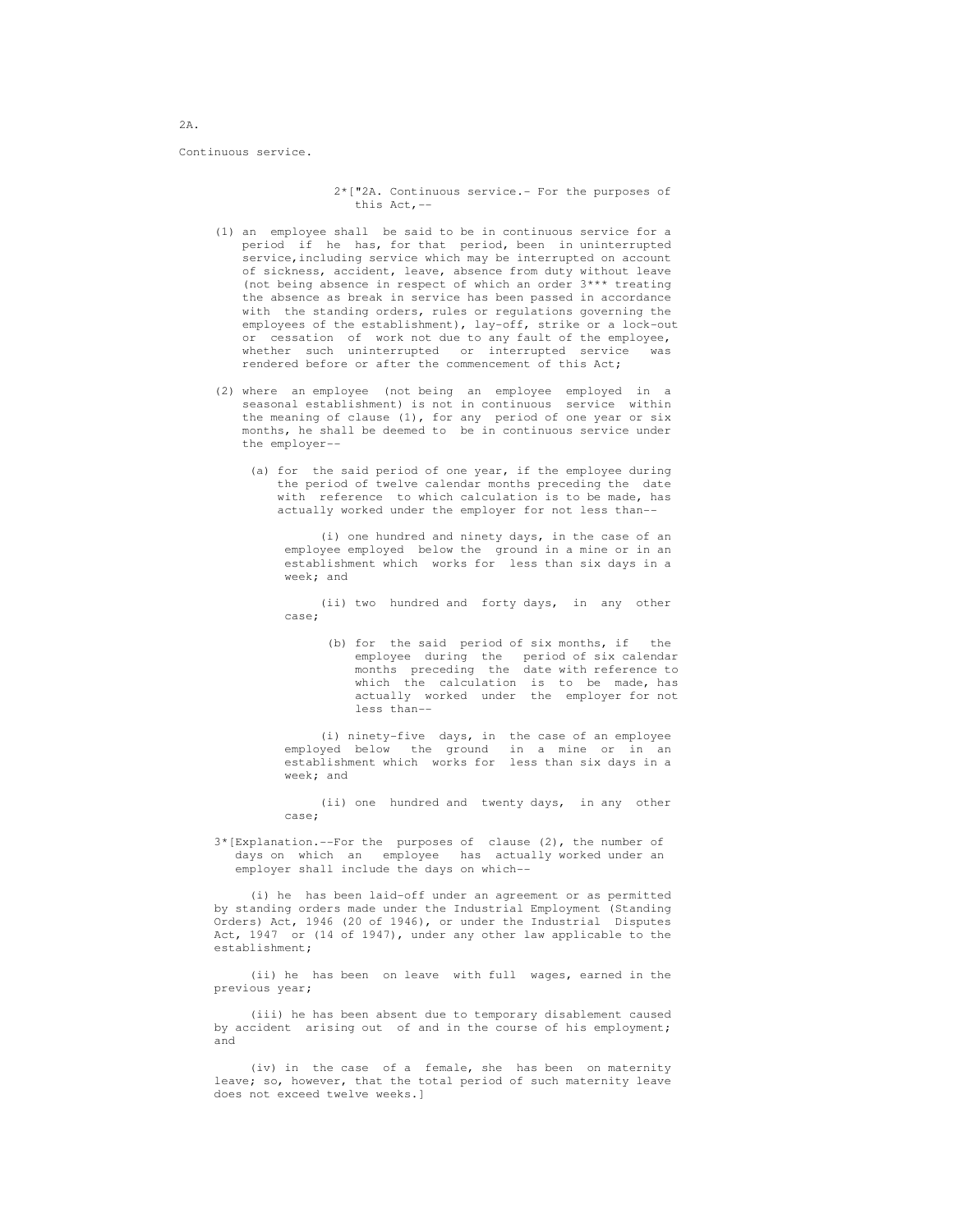(3) where an employee, employed in a seasonal establishment, is not in continuous service within the meaning of clause (1), for any period of one year or six months, he shall be deemed to be in continuous service under the employer for such period if he has actually worked for not less than seventy-five per cent. of the number of days on which the establishment was in operation during such period.]

3.

Controlling authority.

 3. Controlling authority.- The appropriate Government may, by notification, appoint any officer to be a controlling authority, who shall be responsible for the administration of this Act and different controlling authorities may be appointed for different areas.

4.

### Payment of gratuity.

 4. Payment of gratuity.- (1) Gratuity shall be payable to an employee on the termination of his employment after he has rendered continuous service for not less than five years,--

- (a) on his superannuation, or
- (b) on his retirement or resignation, or
- (c) on his death or disablement due to accident or disease:

 Provided that the completion of continuous service of five years shall not be necessary where the termination of the employment of any employee is due to death or disablement:

 4\*[Provided further that in the case of death of the employee, gratuity payable to him shall be paid to his nominee or, if no nomination has been made, to his heirs, and where any such nominees or heirs is a minor, the share of such minor, shall be deposited with the controlling authority who shall invest the same for the benefit of such minor in such bank or other financial institution, as may be prescribed, until such minor attains majority.]

 Explanation.--For the purposes of this section, disablement means such disablement as incapacitates an employee for the work which he was capable of performing before the accident or disease resulting in such disablement.

 (2) For every completed year of service or part thereof in excess of six months, the employer shall pay gratuity to an employee at the rate of fifteen days' wages based on the rate of wages last drawn by the employee concerned:

 Provided that in the case of a piece-rated employee, daily wages shall be computed on the average of the total wages received by him for a period

 --------------------------------------------------------------------- 1. Ins. by Act 26 of 1984, s. 4.

- 2. Omitted by Act 22 of 1987 s. 3 (w.e.f. 1-10-1987).
- 3. Added by s. 3, ibid. (w.e.f.  $1-10-1987$ ).<br>4. Subs. by Act 22 of 1987, s. 4 (w.e.f.--
- Subs. by Act 22 of 1987, s. 4 (w.e.f.- - -).

528

 of three months immediately preceding the termination of his employment, and, for this purpose, the wages paid for any overtime work shall not be taken into account:

 Provided further that in the case of 1\*["an employee who is employed in a seasonal establishment and who is not so employed throughout the year"], the employer shall pay the gratuity at the rate of seven days' wages for each season.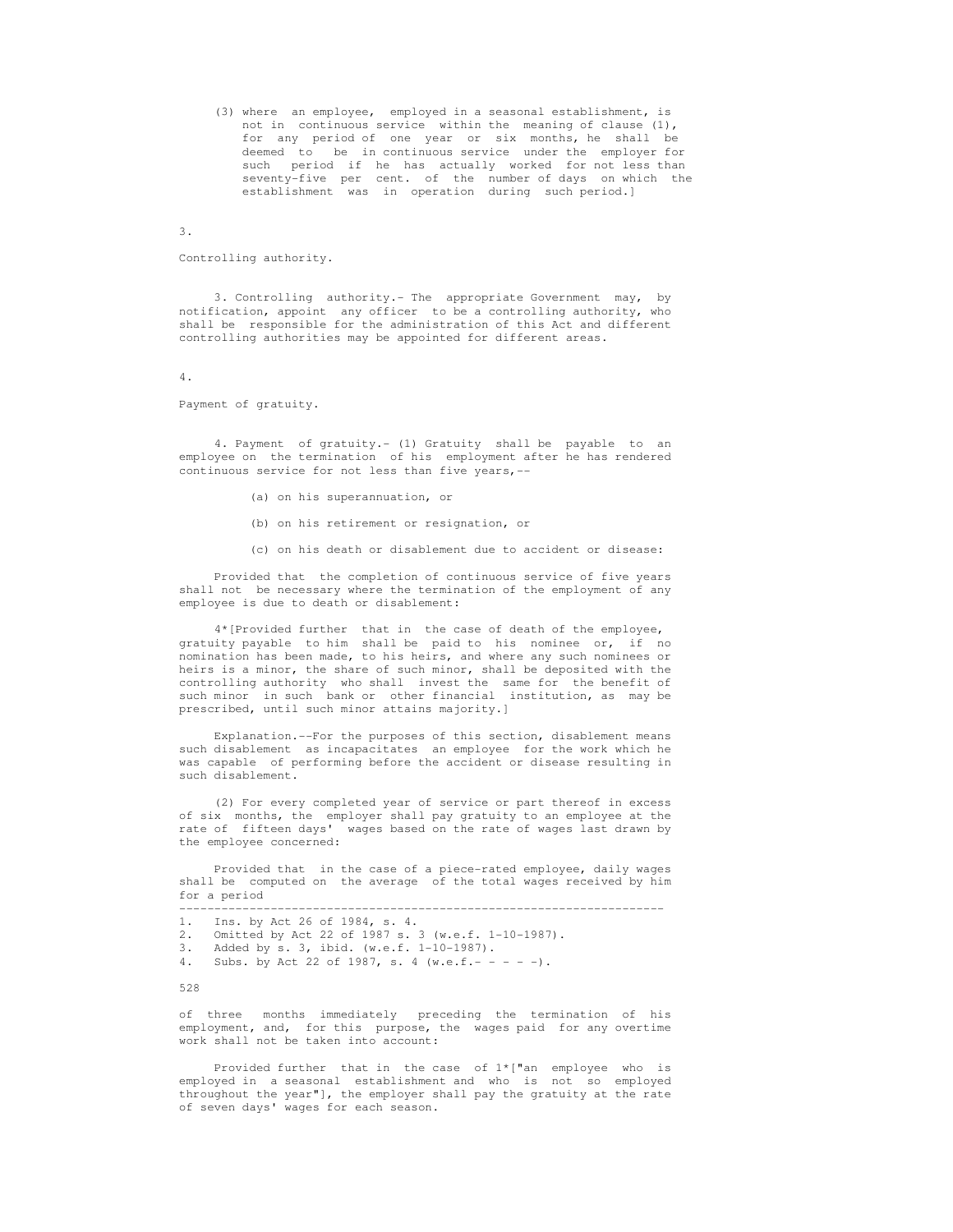2\*[Explanation.--In the case of a monthly rated employee, the fifteen days' wages shall be calculated by dividing the monthly rate of wages last drawn by him by twenty-six and multiplying the quotient by fifteen.]

 (3) The amount of gratuity payable to an employee shall not exceed 4\*[one lakh rupees].

 (4) For the purpose of computing the gratuity payable to an employee who is employed, after his disablement, on reduced wages, his wages for the period preceding his disablement shall be taken to be the wages received by him during that period, and his wages for the period subsequent to his disablement shall be taken to be the wages as so reduced.

 (5) Nothing in this section shall affect the right of an employee receive better terms of gratuity under any award or agreement or contract with the employer.

- (6) Notwithstanding anything contained in sub-section (1),--
	- (a) the gratuity of an employee, whose services have been terminated for any act, wilful omission or negligence causing any damage or loss to, or destruction of, property belonging to the employer, shall be forfeited to the extent of the damage or loss so caused;
	- (b) the gratuity payable to an employee 1\*[may be wholly or partially forfeited]--

 (i) if the services of such employee have been terminated for his riotous or disorderly conduct or any other act violence on his part, or

 (ii) if the services of such employee have been terminated for any act which constitutes an offence involving moral turpitude, provided that such offence is committed by him in the course of his employment.

 $5*$  \* \* \* \* \* \* \* \* \* \*

4A.

Compulsory insurance.

 6\*[4A. Compulsory insurance.- (1) With effect from such date as may be notified by the appropriate Government in this behalf, every employer, other than an employer or an establishment belonging to, or under the control of, the Central Government or a State Government, shall, subject to the provisions of sub-section (2), obtain an insurance in the manner prescribed, for his liability for payment towards the gratuity under this Act, from the Life Insurance Corporation of India established under the Life Insurance Corporation of India Act, 1956 (9 of 1956) or any other prescribed insurer:

 Provided that different dates may be appointed for different establishments or class of establishments or for different areas.

 (2) The appropriate Government may, subject to such conditions as may be prescribed, exempt every employer who had already established an approved gratuity fund in respect of his employees and who desires to continue such arrangement, and every employer employing five hundred or more persons who establishes an approved gratuity fund in the manner prescribed from the provisions of sub-section (1).

 (3) For the purpose of effectively implementing the provisions of this section, every employer shall within such time as may be prescribed get his establishment registered with the controlling authority in the prescribed manner and no employer shall be registered under the provisions of this section unless he has taken an insurance referred to in sub-section (1) or has established an approved gratuity fund referred to in sub-section (2).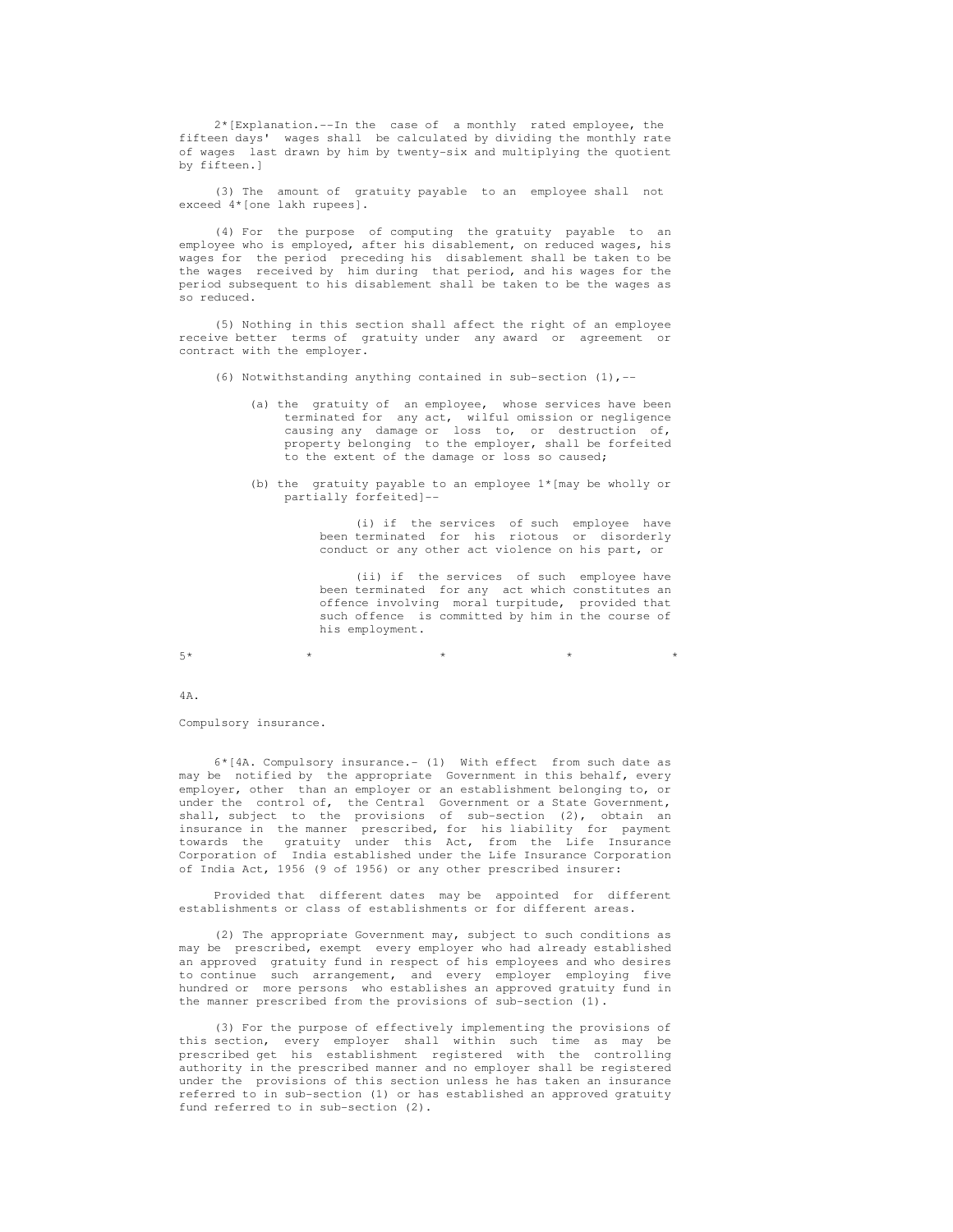(4) The appropriate Government may, by notification, make rules to give effect to the provisions of this section and such rules may provide for the composition of the Board of Trustees of the approved gratuity fund and for the recovery by the controlling authority of the amount of the gratuity payable to an employee from the Life Insurance Corporation of India or any other insurer with whom an insurance has been taken under sub-section (1), or as the case may be, the Board of Trustees of the approved gratuity fund.

 (5) Where an employer fails to make any payment by way of premium to the insurance referred to in sub-section (1) or by way of contribution to an approved gratuity fund referred to in sub-section (2), he shall be liable to pay the amount of gratuity due under this Act (including interest, if any, for delayed payments) forthwith to the controlling authority.

 (6) Whoever contravenes the provisions of sub-section (5) shall be punishable with fine which may extend to ten thousand rupees and in the case of a continuing offence with a further fine which may extend to one thousand rupees for each day during which the offence continues.

 Explanation.--In this section "approved gratuity fund" shall have the same meaning as in clause (5) of section 2 of the Income-tax Act, 1961 (43 of 1961).]

## 5.

Power to exempt.

 5. Power to exempt.- 7\*[(1)] The appropriate Government may, by notification, and subject to such conditions as may be specified in the notification, exempt any establishment, factory, mine, oilfield, plantation, port, railway company or shop to which this Act applies from the operation of the provisions of this Act if, in the opinion of the appropriate Government, the employees in such establishment, factory, mine, oilfield, plantation, port, railway company or shop are in receipt of gratuity or pensionary benefits not less favourable than the benefits conferred under this Act.

 8\*[(2) The appropriate Government may, by notification and subject to such conditions as may be specified in the notification, exempt any employee or class of employees employed in any establishment, factory, mine, oilfield, plantation, port, railway company or shop to which this Act applies from the operation of the provisions of this Act, if, in the opinion of the appropriate Government, such employee or class of employees are in receipt of gratuity or pensionary benefits not less favourable than the benefits conferred under this Act.]

 9\*[(3) A notification issued under sub-section (1) or sub section (2) may be issued retrospectively a date not earlier than the date of commencement of this Act, but no such notification shall be issued so as to prejudicially affect the interests of any person.] ---------------------------------------------------------------------

```
1. Subs. by Act 25 of 1984, s. 3 (w.e.f. 1-7-1984).<br>2. Ins. by Act 22 of 1987, s. 4 (w.e.f. 1-10-1987)
     Ins. by Act 22 of 1987, s. 4 (w.e.f. 1-10-1987).
 3. Subs. by s. 4 ibid., for "twenty months' wages" (w.e.f. 
     1-10-1997.
 4. Subs. by Act 34 of 199, s. 3, for "fifthy thousand" (w.e.f. 
24 - 5 - 1994).<br>5. Sub-section
      5. Sub-section (7) Ins. by Act 25 of 1984, s. 3 and Omitted by Act 
      34 of 1994, s. 3 (w.e.f. 25-5-1994). 
 6. Ins. by 22 of 1987, s. 5, (w.e.f. ....... ). 
 7. Re-numbered by Act 26 of 1984, s. 5. 
 8. Ins. by s. 5, ibid. 
 9. Ins. by Act 22 of 1987, s. 6 (w.e.f. 1-10-1987).
```
529

6.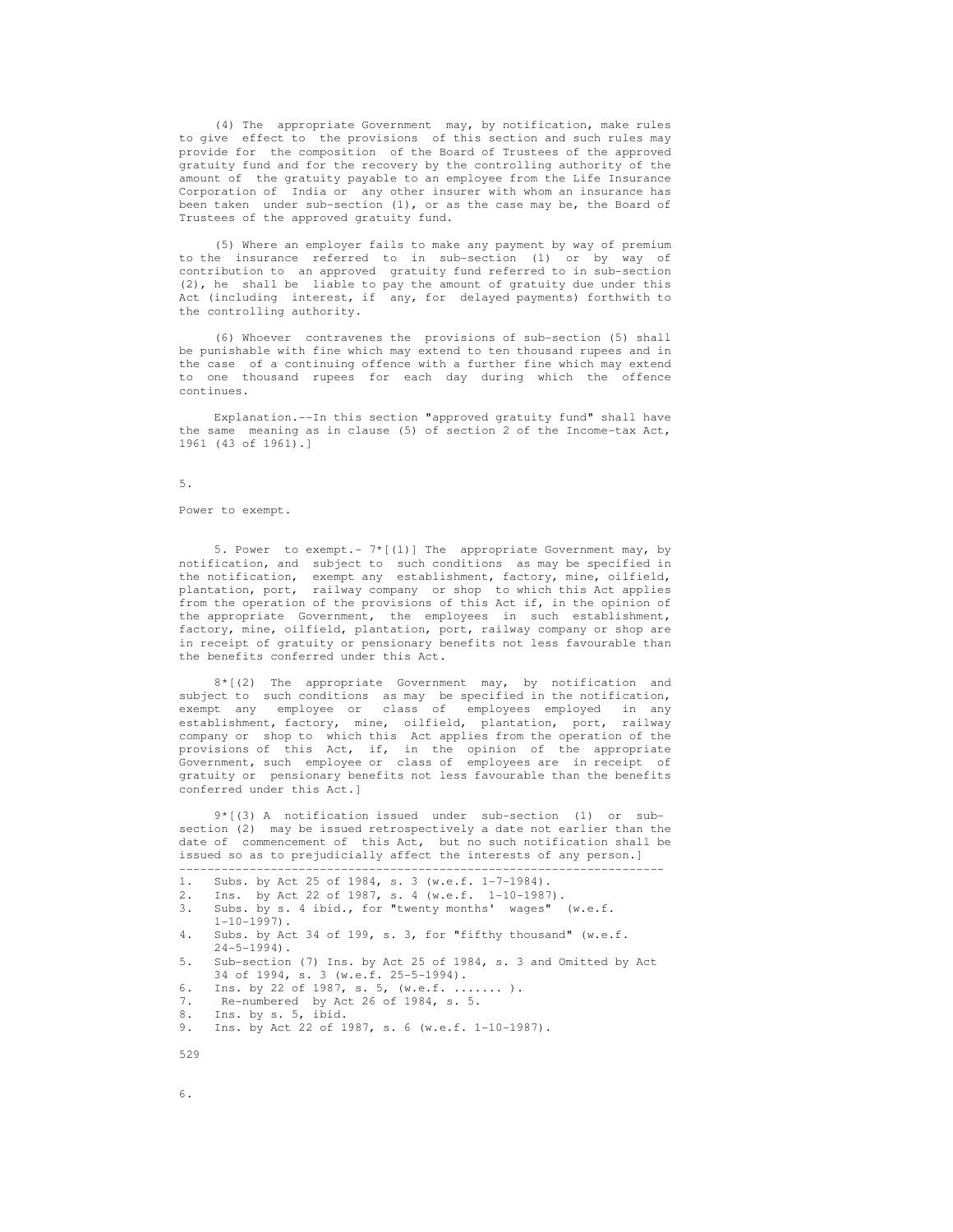Nomination.

 6. Nomination.- (1) Each employee, who has completed one year of service, shall make, within such time, in such form and in such manner, as may be prescribed, nomination for the purpose of the second proviso to sub-section (1) of section 4.

 (2) An employee may, in his nomination, distribute the amount of gratuity payable to him under this Act amongst more than one nominee.

 (3) If an employee has a family at the time of making a nomination, the nomination shall be made in favour of one or more members of his family, and any nomination made by such employee in favour of a person who is not a member of his family shall be void.

 (4) If at the time of making a nomination the employee has no family, the nomination may be made in favour of any person or persons but if the employee subsequently acquires a family, such nomination shall forthwith become invalid and the employee shall make, within such time as may be prescribed, a fresh nomination in favour of one or more members of his family.

 (5) A nomination may, subject to the provisions of sub-sections (3) and (4), be modified by an employee at any time, after giving to his employer a written notice in such form and in such manner as may be prescribed, of his intention to do so.

 (6) If a nominee predeceases the employee, the interest of the nominee shall revert to the employee who shall make a fresh nomination, in the prescribed form, in respect of such interest.

 (7) Every nomination, fresh nomination or alteration of nomination, as the case may be, shall be sent by the employee to his employer, who shall keep the same in his safe custody.

7.

Determination of the amount of gratuity.

7. Determination of the amount of gratuity.- (1) A person who is eligible for payment of gratuity under this Act or any person authorised, in writing, to act on his behalf shall send a written application to the employer, within such time and in such form, as may be prescribed, for payment of such gratuity.

 (2) As soon as gratuity becomes payable, the employer shall, whether an application referred to in sub-section (1) has been made or not, determine the amount of gratuity and give notice in writing to the person to whom the gratuity is payable and also to the controlling authority specifying the amount of gratuity so determined.

 1\*[(3) The employer shall arrange to pay the amount of gratuity within thirty days from the date it becomes payable to the person to whom the gratuity is payable.

 (3A) If the amount of gratuity payable under sub-section (3) is not paid by the employer within the period specified in sub-section (3), the employer shall pay, from the date on which the gratuity becomes payable to the date on which it is paid, simple interest at such rate, not exceeding the rate notified by the Central Government from time to time for repayment of long-term deposits, as that Government may, by notification specify:

 Provided that no such interest shall be payable if the delay in the payment is due to the fault of the employee and the employer has obtained permission in writing from the controlling authority for the delayed payment on this ground.] ---------------------------------------------------------------------

```
 1. Subs. by Act 22 of 1987, s. 7 (w.e.f. 1-10-1987).
```
530

(4) (a) If there is any dispute as to the amount of gratuity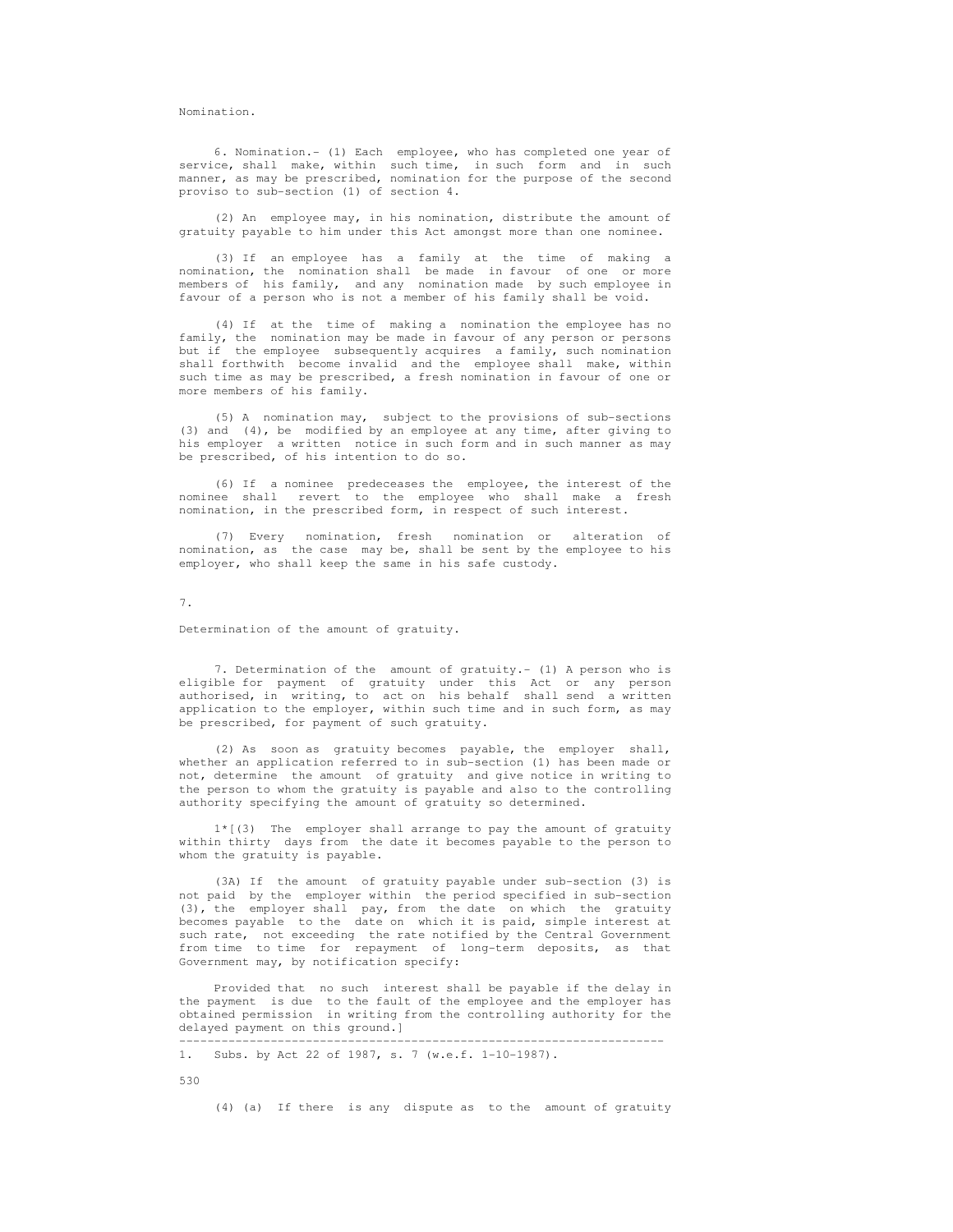payable to an employee under this Act or as to the admissibility of any claim of, or in relation to, an employee for payment of gratuity, or as to the person entitled to receive the gratuity, the employer shall deposit with the controlling authority such amount as he admits to be payable by him as gratuity.

 2\*[(b) Where there is a dispute with regard to any matter or mattes specified in clause (a), the employer or employee or any other person raising the dispute may make an application to the controlling authority for deciding the dispute.]

 3\*[(c) The controlling authority shall, after due inquiry and after giving the parties to the dispute a reasonable opportunity of being heard, determine the matter or matters in dispute and if, as a result of such inquiry any amount is found to be payable to the employee, the controlling authority shall direct the employer to pay such amount or, as the case may be, such amount as reduced by the amount already deposited by the employer.]

 4\*[(d)] The controlling authority shall pay the amount deposited, including the excess amount, if any, deposited by the employer, to the person entitled thereto.

 4\*[(e)] As soon as may be after a deposit is made under clause (a), the controlling authority shall pay the amount of the deposit--

(i) to the applicant where he is the employee; or

 (ii) where the applicant is not the employee, to the 1\*[nominee or, as the case may be, the guardian of such nominee or] heir of the employee if the controlling authority is satisfied that there is no dispute as to the right of the applicant to receive the amount of gratuity.

 (5) For the purpose of conducting an inquiry under sub-section (4), the controlling authority shall have the same powers as are vested in a court, while trying a suit, under the Code of Civil Procedure, 1908 (5 of 1908), in respect of the following matters, namely:--

- (a) enforcing the attendance of any person or examining him on oath;
- (b) requiring the discovery and production of documents;
- (c) receiving evidence on affidavits;
- (d) issuing commissions for the examination of witnesses.

 (6) Any inquiry under this section shall be a judicial proceeding within the meaning of sections 193 and 228, and for the purpose of section 196, of the Indian Penal Code (45 of 1860).

```
 --------------------------------------------------------------------- 
 1. Explanation Omitted by Act 25 of 1984, s. 4 (w.e.f. 1-7-84).
```
- 2. Ins. by s. 4, ibid. (w.e.f. 1-7-1984).<br>3. Subs. by s. 4, ibid. (w.e.f. 1-7-1984).
- 3. Subs. by s. 4, ibid. (w.e.f. 1-7-1984).
- 4. Re-letted by s. 4, ibid. (w.e.f 1-7-1984).

## 531

 (7) Any person aggrieved by an order under sub-section (4) may, within sixty days from the date of the receipt of the order, prefer an appeal to the appropriate Government or such other authority as may be specified by the appropriate Government in this behalf:

 Provided that the appropriate Government or the appellate authority, as the case may be, may, if it is satisfied that the appellant was prevented by sufficient cause from preferring the appeal within the said period of sixty days, extend the said period by a further period of sixty days:

 1\*[Provided further that no appeal by an employer shall be admitted unless at the time of preferring the appeal, the appellant either produces a certificate of the controlling authority to the effect that the appellant has deposited with him an amount equal to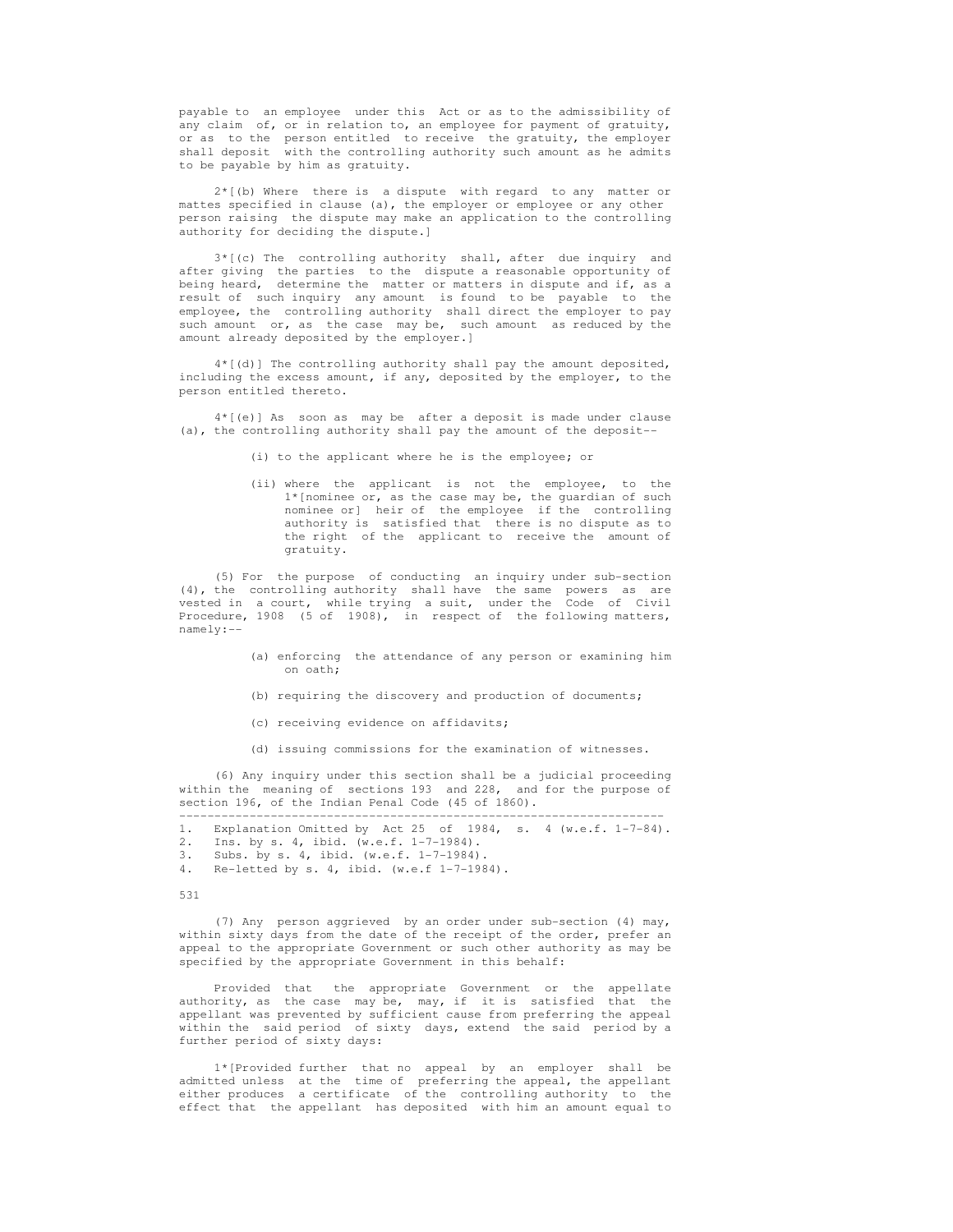the amount of gratuity required to be deposited under sub-section  $(4)$ , or deposits with the appellate authority such amount.]

 (8) The appropriate Government or the appellate authority, as the case may be, may, after giving the parties to the appeal a reasonable opportunity of being heard, confirm, modify or reverse the decision of the controlling authority.

# 7A.

Inspectors.

 2\*[7A. Inspectors.- (1) The appropriate Government may, by notification, appoint as many Inspectors, as it deems fit, for the purposes of this Act.

 (2) The appropriate Government may, by general or special order, define the area to which the authority of an Inspector so appointed shall extend and where two or more Inspectors are appointed for the same area, also provide by such order, for the distribution or allocation of work to be performed by them under this Act.

 (3) Every Inspector shall be deemed to be a public servant within the meaning of section 21 of the Indian Penal Code (45 of 1860).

## 7B.

Powers of Inspectors.

 7B. Powers of Inspectors.- (1) Subject to any rules made by the appropriate Government in this behalf, an Inspector may, for the purpose of ascertaining whether any of the provisions of this Act or the conditions, if any, of any exemption granted thereunder, have been complied with, exercise all or any of the following powers, namely:--

 (a) require an employer to furnish such information as he may consider necessary;

 (b) enter and inspect, at all reasonable hours, with such assistants (if any), being persons in the service of the Government or local or any public authority, as he thinks fit, any premises of or place in any factory, mine, oilfield, plantation, port, railway company, shop or other establishment to which this Act, applies, for the purpose of examining any register, record or notice or other document required to be kept or exhibited under this Act or the rules made thereunder, or otherwise kept or exhibited in relation to the employment of any person or the payment of gratuity to the employees, and require the production thereof for inspection;

 (c) examine with respect to any matter relevant to any of the purposes aforesaid, the employer or any person whom he finds in such premises or place and who, he has reasonable cause to believe, is an employee employed therein;

 (d) make copies of, or take extracts from, any register, record, notice or other document, as he may consider relevant, and where he has reason to believe that any offence under this Act has been committed by an employer, search and seize with such assistance as he may think fit, such register, record, notice or other document as he may consider relevant in respect of that offence;

(e) exercise such other powers as may be prescribed.

 (2) Any person required to produce any register, record, notice or other document or to give any information by an Inspector under sub-section (1) shall be deemed to be legally bound to do so within the meaning of sections 175 and 176 of the Indian Penal Code (45 of 1860).

(3) The provisions of the Code of Criminal Procedure, 1973 (2 of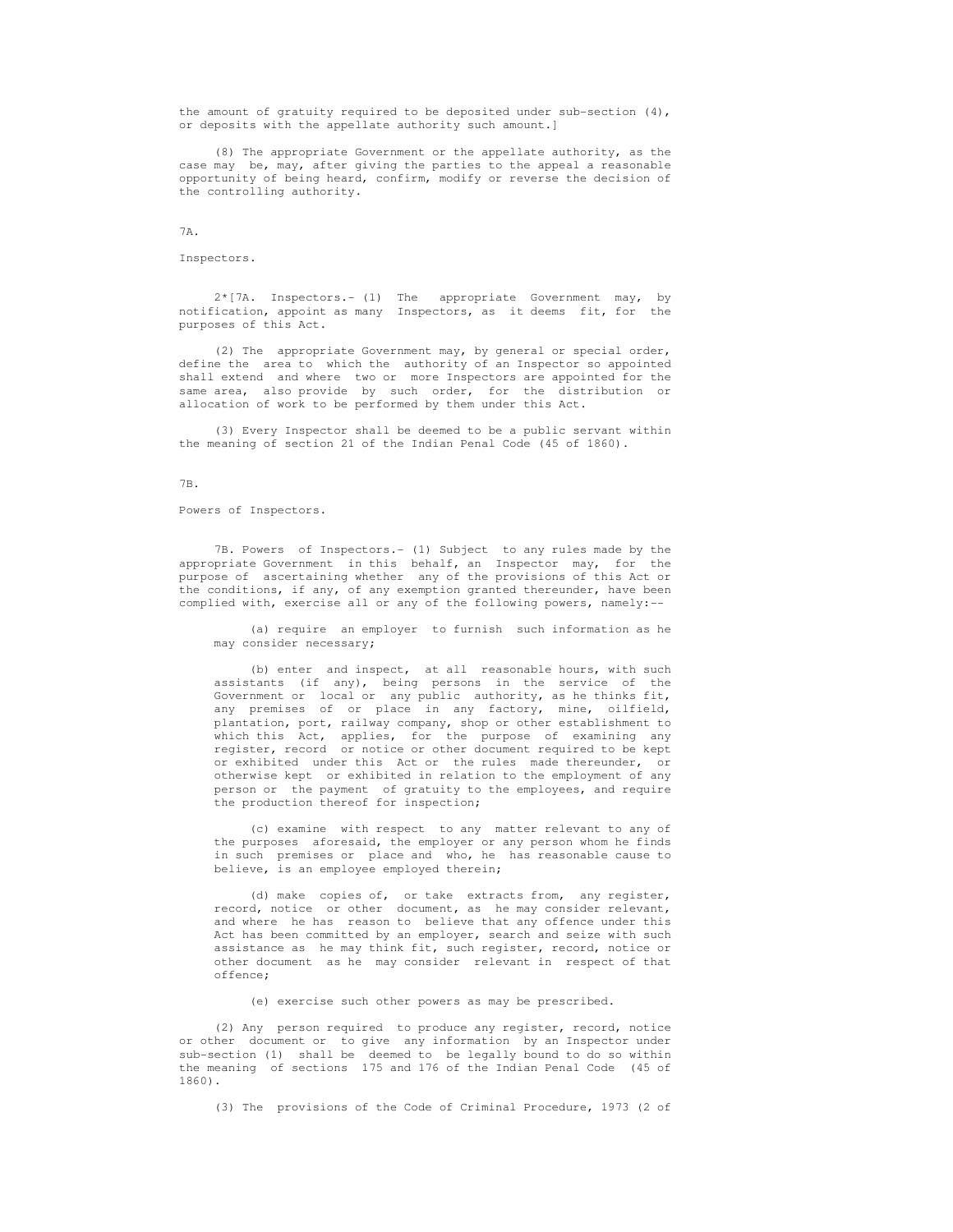1974) shall so far as may be, apply to any search or seizure under this section as they apply to any search or seizure made under the authority of a warrant issued under section 94 of that Code.]

Recovery of gratuity.

8.

8. Recovery of gratuity.- If the amount of gratuity payable under this Act is not paid by the employer, within the prescribed time, to the person entitled thereto, the controlling authority shall, on an application made to it in this behalf by the aggrieved person, issue a certificate for that amount to the Collector, who shall recover the same, together with compound interest thereon 1\*[at such rate as the Central Government may, by notification, specify], from the date of expiry of the prescribed time, as arrears of land revenue and pay the same to the person entitled thereto:

 4\*[Provided that the controlling authority shall, before issuing a certificate under this section, give the employer a reasonable opportunity of showing cause against the issue of such certificate:

 Provided further that the amount of interest payable under this section shall, in no case exceed the amount of gratuity payable under this Act.]

9.

Penalties.

9. Penalties.- (1) Whoever, for the purpose of avoiding any payment to be made by himself under this Act or of enabling any other person to avoid such payment, knowingly makes or causes to be made any false statement or false representation shall be punishable with imprisonment for a term which may extend to six months, or with fine which may extend to 5\*[ten thousand rupees], or with both.

 (2) An employer who contravenes, or makes default in complying with, any of the provisions of this Act or any rule or order made thereunder shall be punishable with imprisonment for a term 5\*[which shall not be less than three months but which may extend to one year, or with fine which shall not be less than ten thousand rupees but which may extend to twenty thousand rupees, or with both].

 Provided that where the offence relates to non-payment of any gratuity payable under this Act, the employer shall be punishable with imprisonment for a term which shall not be less than 5\*[six months but which may extend to two years] unless the court trying the offence, for reasons to be recorded by it in writing, is of opinion that a lesser term of imprisonment or the imposition of a fine would meet the ends of justice.

10.

Exemption of employer from liability in certain cases.

 10. Exemption of employer from liability in certain cases.- Where an employer is charged with an offence punishable under this Act, he shall be entitled, upon complaint duly made by him and on giving to the complainant not less than three clear days' notice in writing of his intention to do so, to have any other person whom he charges as

---------------------------------------------------------------------

 <sup>1.</sup> Ins. by Act 25 of 1984, s. 4 (w.e.f. 1-7-1984).

 <sup>2.</sup> Ins. by s. 5, ibid. (w.e.f. 1-7-1984).

 <sup>3.</sup> Subs. by Act 22 of 1987, s. 8 (w.e.f. 1-10-1987).

<sup>4.</sup> Added by s. 8, ibid. (w.e.f. 1-10-1987).<br>5. Subs. by s. 9, ibid. (w.e.f. 1-10-1987).

Subs. by s. 9, ibid. (w.e.f. 1-10-1987).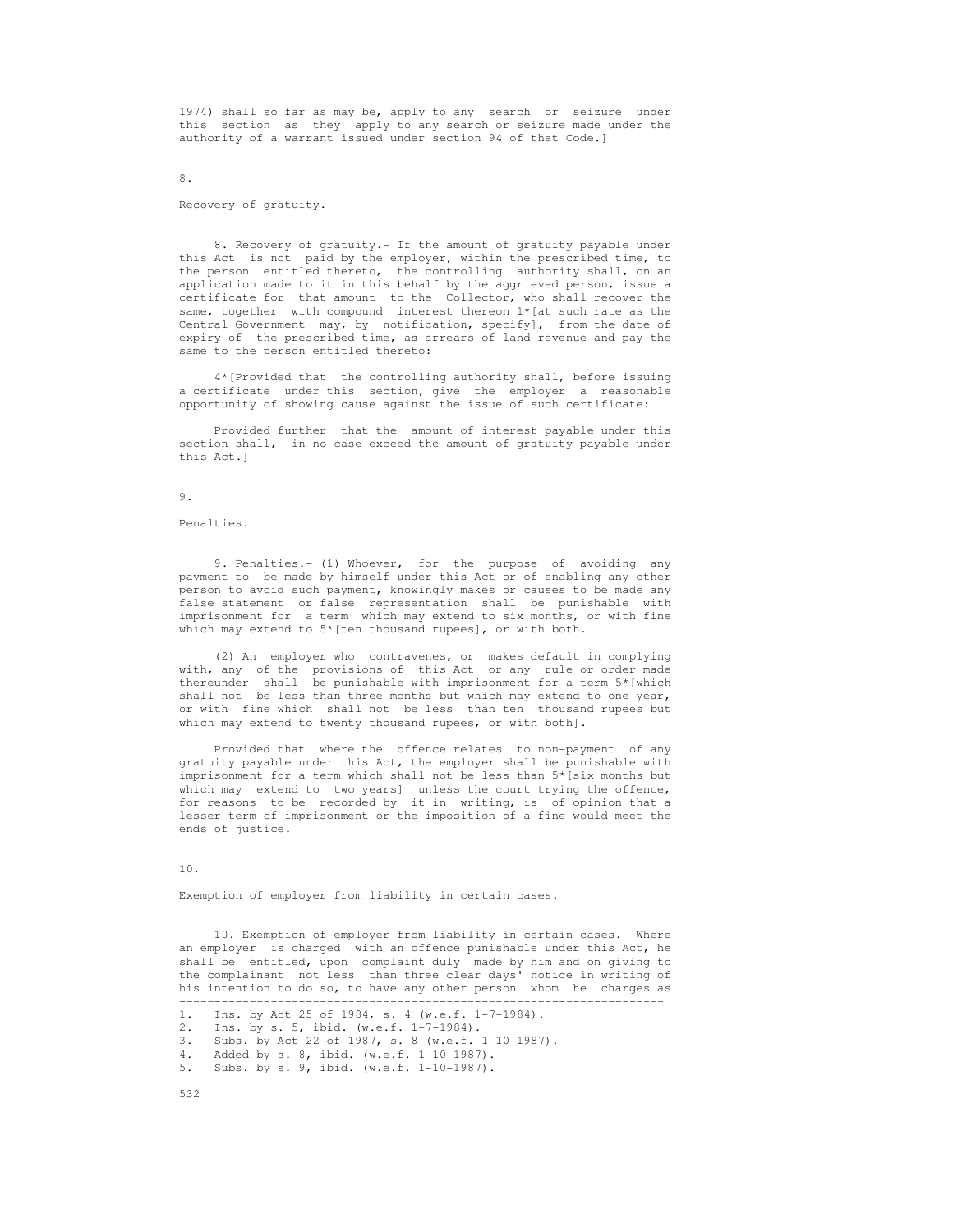the actual offender brought before the court at the time appointed for hearing the charge; and if, after the commission of the offence has been proved, the employer proves to the satisfaction of the court--

- (a) that he has used due diligence to enforce the execution of this Act, and
- (b) that the said other person committed the offence in question without his knowledge, consent or connivance,

 that other person shall be convicted of the offence and shall be liable to the like punishment as if he were the employer and the employer shall be discharged from any liability under this Act in respect of such offence:

 Provided that in seeking to prove as aforesaid, the employer may be examined on oath and his evidence and that of any witness whom he calls in his support shall be subject to cross-examination on behalf of the person he charges as the actual offender and by the prosecutor:

 Provided further that, if the person charged as the actual offender by the employer cannot be brought before the court at the time appointed for hearing the charge, the court shall adjourn the hearing from time to time for a period not exceeding three months and if by the end of the said period the person charged as the actual offender cannot still be brought before the court, the court shall proceed to hear the charge against the employer and shall, if the offence be proved, convict the employer.

### 11.

Cognizance of offences.

 11. Cognizance of offences.-(1) No court shall take cognizance of any offence punishable under this Act save on a complaint made by or under the authority of the appropriate Government:

 Provided that where the amount of gratuity has not been paid, or recovered, within six months from the expiry of the prescribed time, the appropriate Government shall authorise the controlling authority to make a complaint against the employer, whereupon the controlling authority shall, within fifteen days from the date of such authorisation, make such complaint to a magistrate having jurisdiction to try the offence.

(2) No court inferior to that of a  $1*(\text{Metropolis})$  magistrate or a Judicial Magistrate of the first class] shall try any offence punishable under this Act.

12.

Protection of action taken in good faith.

 12. Protection of action taken in good faith.- No suit or other legal proceeding shall lie against the controlling authority or any other person in respect of anything which is in good faith done or intended to be done under this Act or any rule or order made thereunder.

13.

Protection of gratuity.

 13. Protection of gratuity.- No gratuity payable under this Act 2\*[and no gratuity payable to an employee employed in any establishment, factory, mine, oilfield, plantation, port, railway company or shop exempted under section 5] shall be liable to attachment in execution of any decree or order of any civil, revenue or criminal court. ---------------------------------------------------------------------